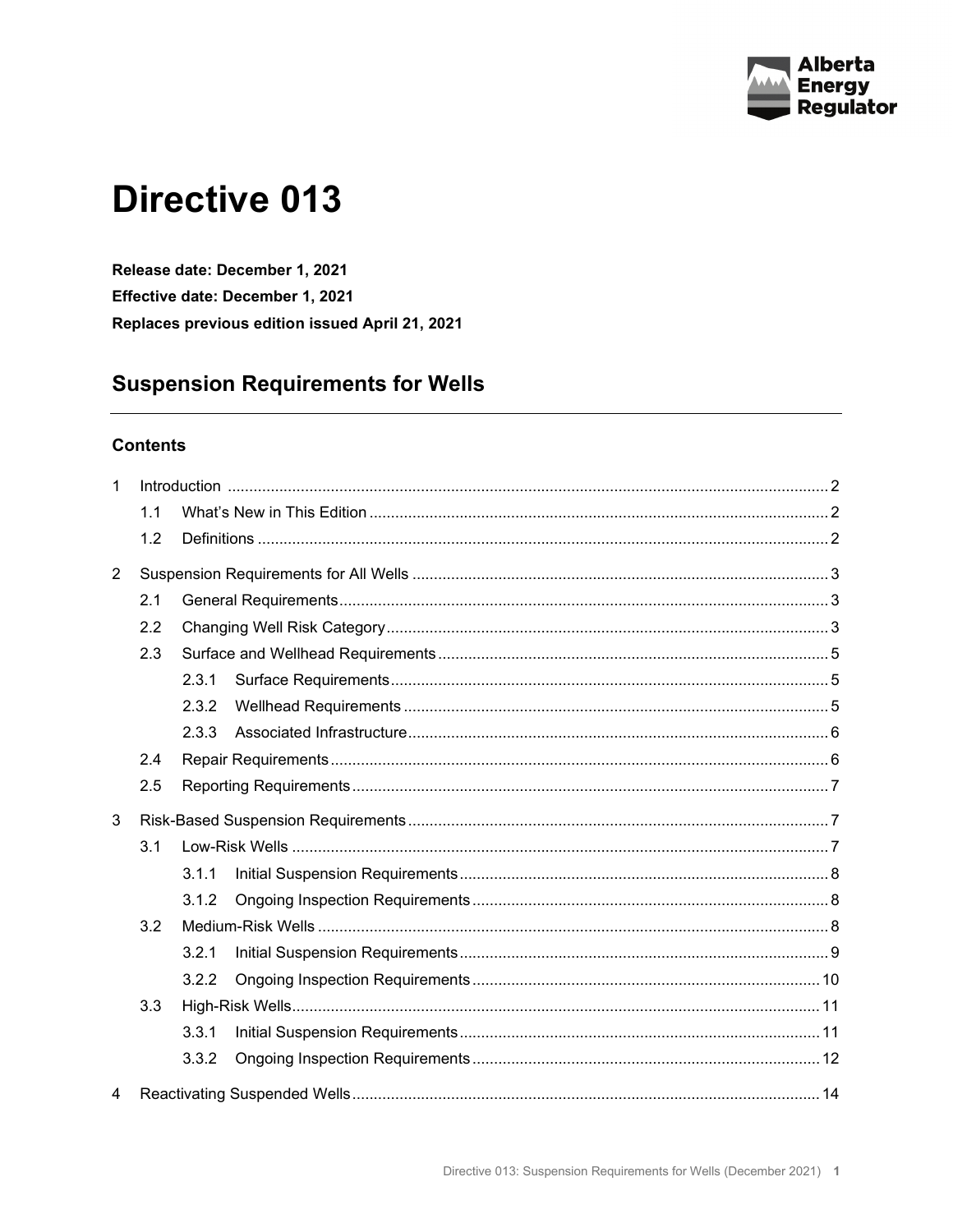| Appendix 2 |  |
|------------|--|
|            |  |
| Figure 1.  |  |
| Table 1.   |  |
|            |  |

## **1 Introduction**

This directive sets out suspension requirements and reactivation requirements for wells as required under section 3.020 of the *Oil and Gas Conservation Rules* (*OGCR*).

## 1.1 What's New in This Edition

Requirements unique to this directive have been numbered. References to AER-approved closure plans have been removed from sections 3.2.1 and 3.2.2 regarding the ability to use option 3 to suspend or inspect medium-risk type 6 wells. They have been replaced with new requirements related to the mandatory closure spend targets established in *Directive 088: Licensee Life-Cycle Management*.

#### 1.2 Definitions

An inactive well is defined as follows:

- Critical sour wells (perforated or not) that have not reported any type of volumetric activity (production, injection, or disposal) for six consecutive months
- All other wells that have not reported any type of volumetric activity (production, injection, or disposal) for 12 consecutive months

Critical sour wells are licensed as critical wells and defined under *Directive 056: Energy Development Applications and Schedules*.

Additional definitions are set out in appendix 2.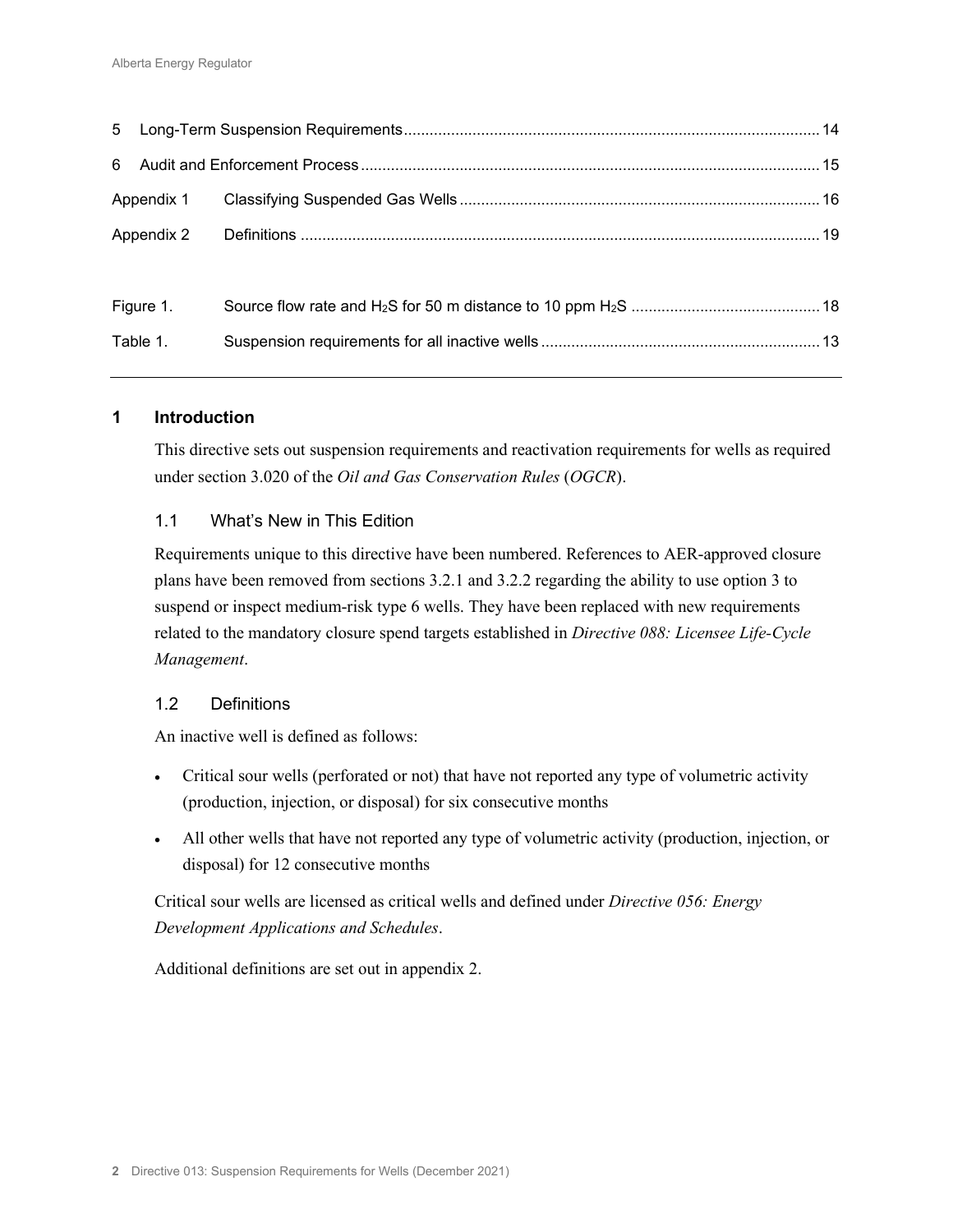# **2 Suspension Requirements for All Wells**

#### 2.1 General Requirements

All inactive wells must be classified and properly suspended as defined in this directive.

1) The licensee must complete the initial suspension and reporting requirements for all inactive wells within 12 months from the *Directive 013* inactive status date (as listed in the inactive well licence list on the designated information submission system).

The *Directive 013* inactive status date is calculated based on the definition of the inactive well. If the well has never produced or has no volumetric activity reported on Petrinex, a final drill date is used as a last volumetric activity date when calculating *Directive 013* inactive status date. Flaring or venting is not considered to be a volumetric activity.

2) For inactive cavern wells, the licensee must submit a nonroutine application to [WellOperations@aer.ca](mailto:welloperations@aer.ca) for the suspension of the well and cavern.

Observation wells are exempt from *Directive 013* requirements.

3) For wells to remain in compliance with this directive, the licensee must complete the ongoing well inspection requirements and report to the AER via the designated information submission system by the end of the calendar year in which the inspection due date is calculated.

The inspection due date is calculated from the initial suspension date and based on the inspection frequency indicated for each risk class in section 3. The process for reporting and information required in the report is outlined in section 2.5.

## **Example**

For a high-risk well (see section 3 for details on risk-based requirements): If the "*Directive 13* Inactive Status Date" is June 30, 2015, the licensee must complete the initial suspension and reporting by June 30, 2016. If the high-risk well is suspended with a packer and tubing plug, the inspection frequency is one year and the inspection due date is June 30, 2017. Therefore, the inspection requirements must be completed and reported in the designated information submission system by December 31, 2017.

Section 3 outlines the initial suspension requirements, ongoing inspection requirements, and frequency of inspections according to well risk category.

## 2.2 Changing Well Risk Category

4) Wells in a particular risk category may also be suspended in accordance with the requirements of any higher risk category; however, the well must meet the initial suspension and ongoing inspection requirements based on the higher risk category.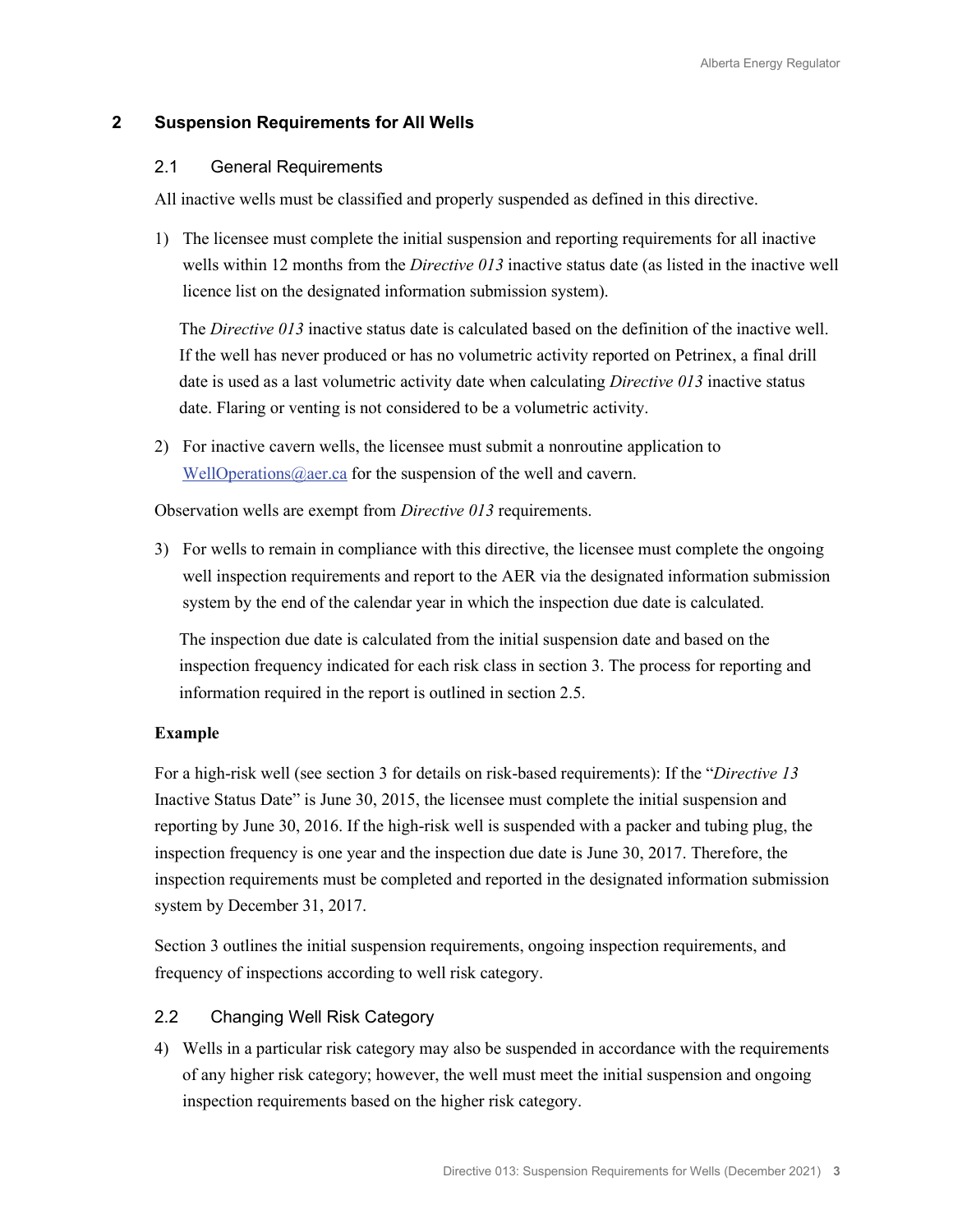- 5) For wells with multiple zones,
	- a) the well must be classified based on the highest-risk zone in the wellbore that has not been abandoned, in accordance with *Directive 020: Well Abandonment*; and
	- b) if all zones are abandoned (and the well has not yet been surface abandoned), the shallowest completion must be used to classify the risk category for the well.

For the purpose of this directive, proper zonal abandonment of all completed intervals in accordance with *Directive 020* is an equivalent suspension method to a bridge plug for low- and medium-risk wells, and to a bridge plug capped with eight metres of cement for high-risk wells.

6) All the ongoing inspection requirements and timelines must be met for all inactive wells.

For a well to move from the high-risk category to medium or low risk, the status of critical sour, class 1a well would have to be terminated. Until the status is terminated by the AER, the well will remain under the high-risk category.

To remove "Critical Sour" status, a declassification request must be sent to [WellOperations@aer.ca](mailto:welloperations@aer.ca) in accordance with *Interim Directive 90-01: Completion and Servicing of Sour Wells*, section 5.2. If the approval is granted, the licensee would receive a declassification letter and the electronic record of the well will be updated to "Declassified Critical Sour."

7) To remove an acid gas designation, either the scheme must be terminated or the well licence must be removed from the scheme.

The licensee must submit a request in accordance with *Directive 065: Resources Applications for Oil and Gas Reservoirs*, providing all the supporting documentation to verify the reason for termination. Reasons could include the following:

- The licensee has never completed (perforated) the zone approved for acid gas injection.
- The licensee has never injected acid gas into the approved zone and there are no offset wells in the area that are injecting or have injected acid gas into the same zone.
- The zone with acid gas was abandoned in accordance with level-A requirements of *Directive 020*.

If the *Directive 065* application is approved, the scheme approval is terminated, or the well licence is removed from the scheme, the well is no longer considered to be an acid gas well for the purpose of this directive.

Licensees requiring assistance regarding these requirements should contact the AER at [WellOperations@aer.ca.](mailto:welloperations@aer.ca)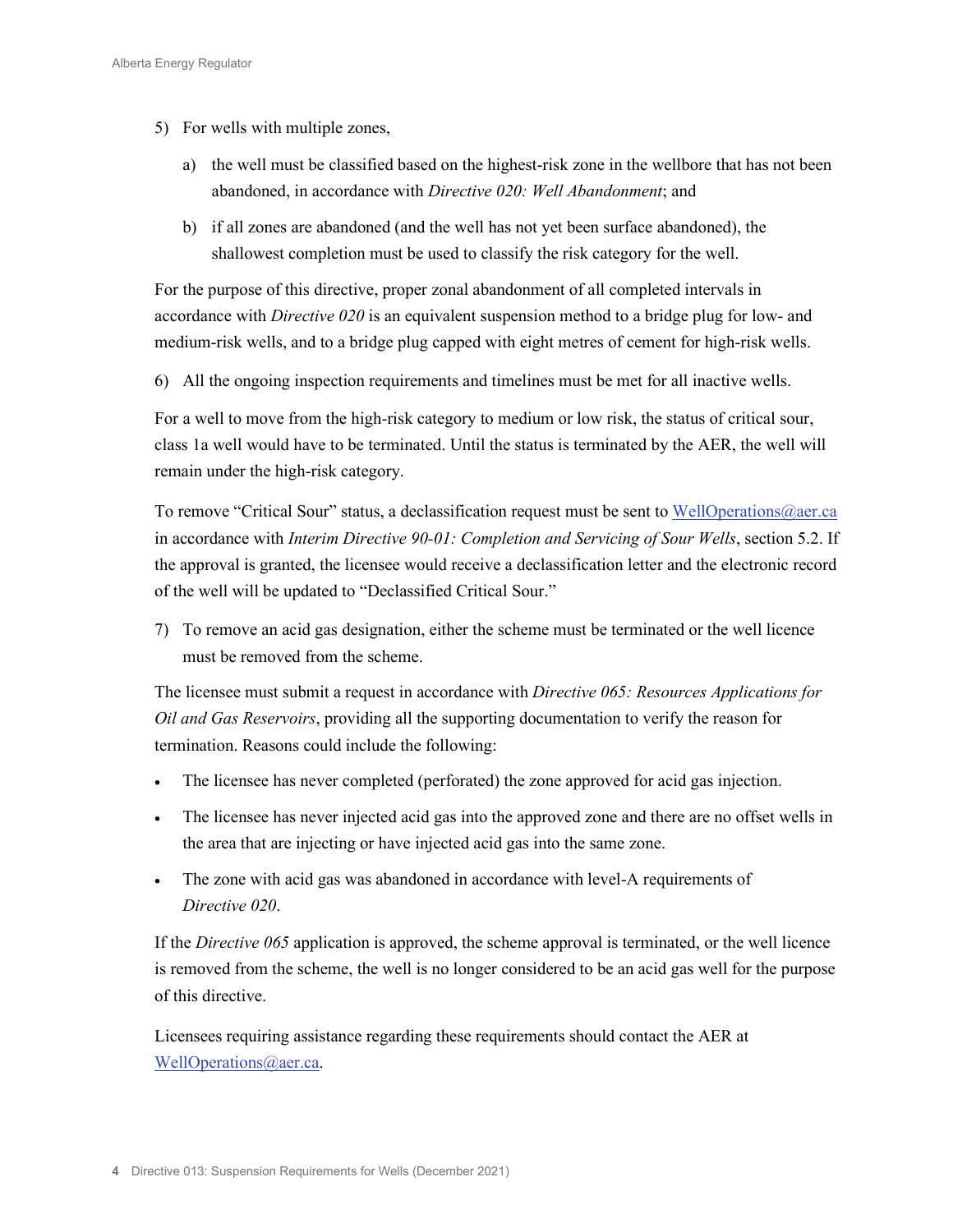## 2.3 Surface and Wellhead Requirements

#### 2.3.1 Surface Requirements

The licensee must

- immediately take reasonable steps to contain and clean up spills or releases in accordance with *OGCR* sections 8.050(1), (2), and (3);
- have appropriate signage at the well in accordance with *OGCR* section 6.020; and
- have a 24-hour emergency telephone number posted in accordance with *Directive 071: Emergency Preparedness and Response Requirements for the Petroleum Industry*.
- 8) The licensee must also
	- a) leave pumpjacks in a secure condition, and
	- b) remove all debris from the site.

#### 2.3.2 Wellhead Requirements

- 9) The licensee must
	- a) ensure that there are no wellhead leaks;
	- b) service and pressure test a wellhead, sealing elements at time of suspension and at each subsequent inspection;
	- c) ensure that valves are functional (open/close), and grease and service valves as required to maintain functionality;
	- d) chain and lock (or remove) valve handles; and
	- e) install bull plugs or blind flanges on all outlets except surface casing vents. Bull plugs and blind flanges must be equipped with plugged needle valves; and
	- f) ensure that all wellheads are conspicuously marked or fenced such that they are visible in all seasons with well identification sign in plain view in accordance with *OGCR* section 8.192. In agricultural areas, farming operations must be restricted to safe distances from the wellhead.

The licensee must also

- ensure that the wellhead is secured in accordance with *OGCR* section 8.193, and
- leave the surface casing vent open in accordance with *OGCR* sections 6.100(1), (2), and (3).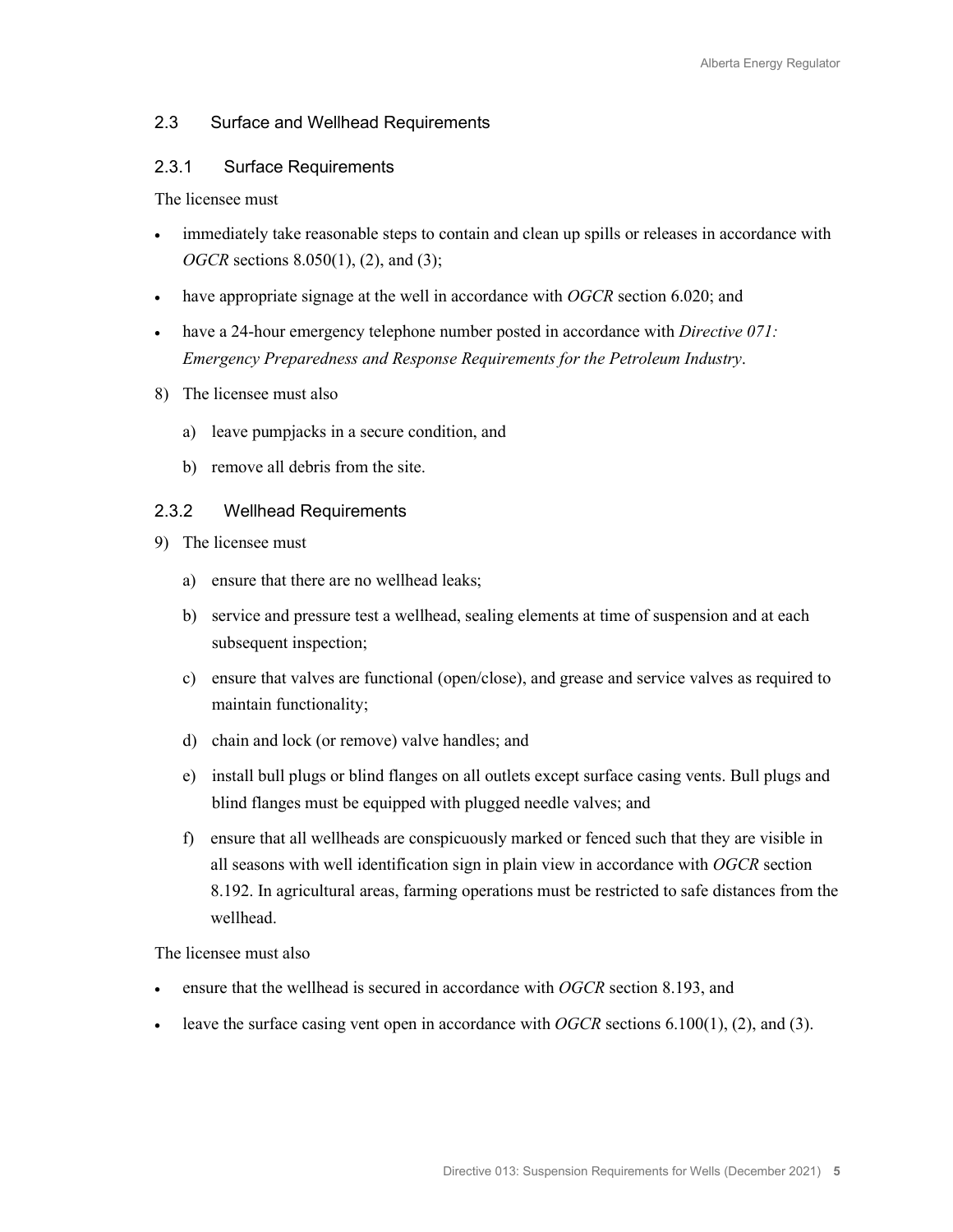For sour wells, the wellhead must also meet the requirements of AER *Interim Directive 90-01* and Drilling and Completion Committee (DACC) *Industry Recommend Practice (IRP) Volume 2: Completing and Servicing Critical Sour Wells*.

It is recommended that a surface casing vent flow test be conducted in accordance with *Directive 020*. If there is no vent assembly as required under *OGCR* section 6.100, the licensee should conduct an annular flow test (refer to *Directive 087: Well Integrity Management*).

# 2.3.3 Associated Infrastructure

10) The licensee must leave all single well facility equipment associated with a suspended well in a secure state.

The licensee must discontinue or abandon pipelines associated with the suspended well in accordance with *Pipeline Rules*, part 10, section 82.

# 2.4 Repair Requirements

Wells that are suspended in accordance with this directive are not required to meet the isolation packer testing requirements of *Directive 087*.

If a packer is used for the downhole suspension, the licensee must test the packer in accordance with the requirements of section 3. However, a failure in the packer must be reported and repaired in accordance with *Directive 087*.

Detection of a surface casing vent flow, gas migration, or both must be reported, monitored, and repaired in accordance with *Directive 087*.

11) The suspension report must also indicate the presence of the surface casing vent flow, gas migration, or both.

Casing failures must be reported and repaired in accordance with *Directive 087*.

All other well integrity failures (example, leaking casing patch, remedial perforations, leaking plugs, etc.) must be reported through the designated information submission system and repaired within 90 days of failure detection, in accordance with *Directive 087*.

12) All failures identified during ongoing inspections must be indicated in the inspection report as required. The noncompliant status will remain for the well until the deficiencies are repaired and the well inspection report is updated, respectively.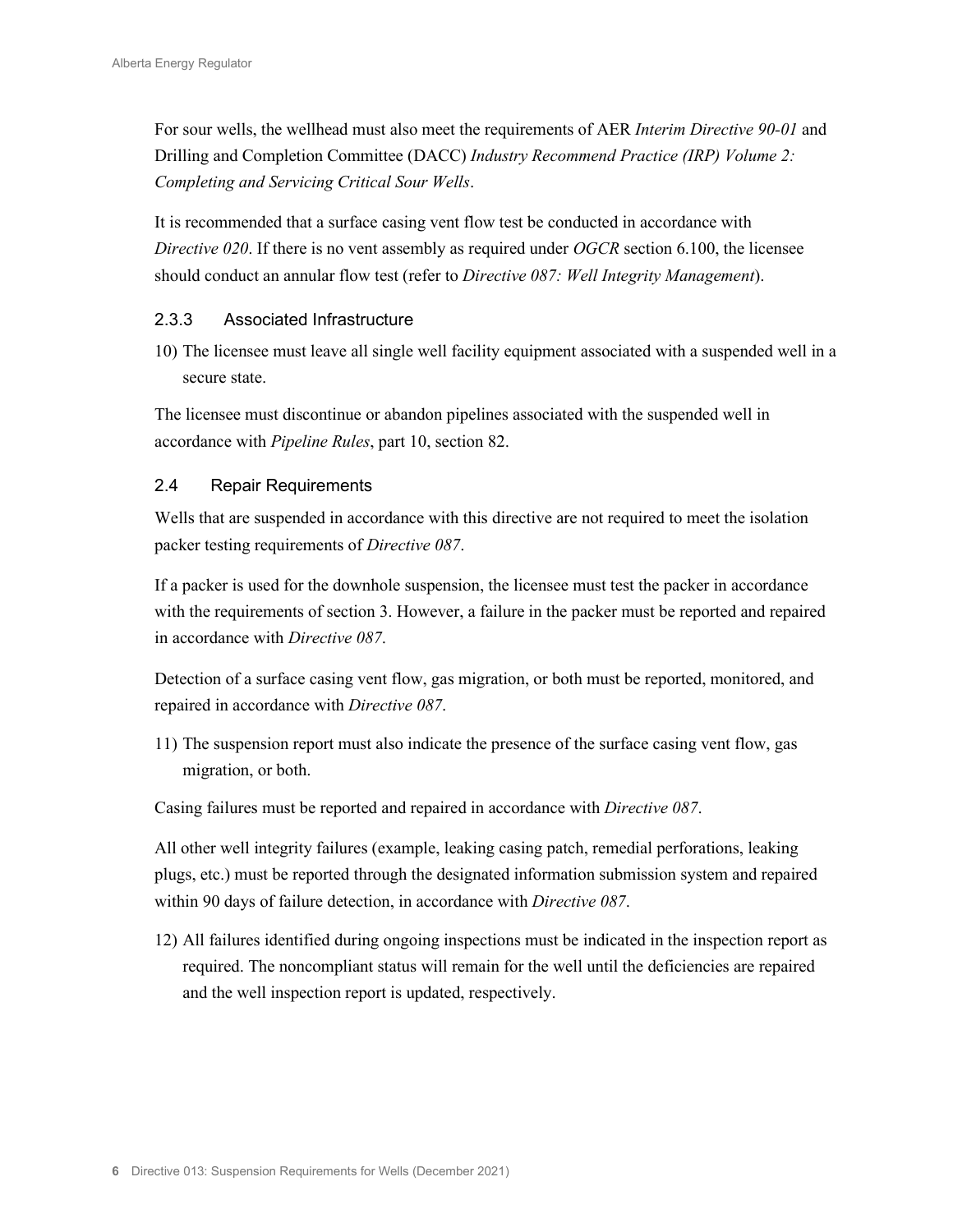#### 2.5 Reporting Requirements

The initial suspension and ongoing inspections for the inactive well must be reported to the AER via the designated information submission system in accordance with section 2.1. The reactivation of a well from suspension must be reported to the AER via the designated information submission system within 30 days after the well obtained an active status in accordance with section 4.

Licensees are responsible to ensure both the well status (Petrinex) and the Well Licence Status (AER designated information submission system) is updated and aligned with one another.

Note: Refer to *Directive 007: Volumetric and Infrastructure Requirements and Directive 059: Well Drilling and Completion Data Filing Requirements* for submitting amendments to the well status in Petrinex.

13) The following information must be reported to the AER:

| Suspension date             | Inhibitor program            | Casing failure detected   |
|-----------------------------|------------------------------|---------------------------|
| Suspension class (risk)     | Inspection date              | Wellhead failure detected |
| Well operational type       | Inspection reason            | Inspection outcome        |
| Downhole operation          | Packer/plug failure detected | Remedial work completed   |
| $H_2S$ content $(\% )$      | Gas migration detected       |                           |
| CO <sub>2</sub> content (%) | Vent flow detected           |                           |

## **3 Risk-Based Suspension Requirements**

All inactive wells are divided into three categories based on the risk: low, medium, and high. Inactive wells must be classified and suspended as defined in this directive. Table 1 summarizes the suspension requirements for all inactive wells according to the risk level the well falls under.

#### 3.1 Low-Risk Wells

Low-risk well is defined as one of the following:

- **Type 1**. Cased-hole wells that are not critical sour and have no perforations (noncompleted)
- **Type 2.** Gas wells less than 28 000  $m^3$ /day that are low risk (see appendix 1)
- **Type 3**. Water source wells
- **Type 4**. Class 4 injectors (see *Directive 051,* section 2)
- **Type 5.** Nonflowing<sup>[1](#page-6-0)</sup> oil wells with an  $H_2S$  content less than or equal to 50 moles per kilomole (mol/kmol)

<span id="page-6-0"></span><sup>1</sup> Nonflowing refers to wells without sufficient reservoir pressure to sustain flow against atmospheric pressure without artificial lift. The flowing product is a fluid.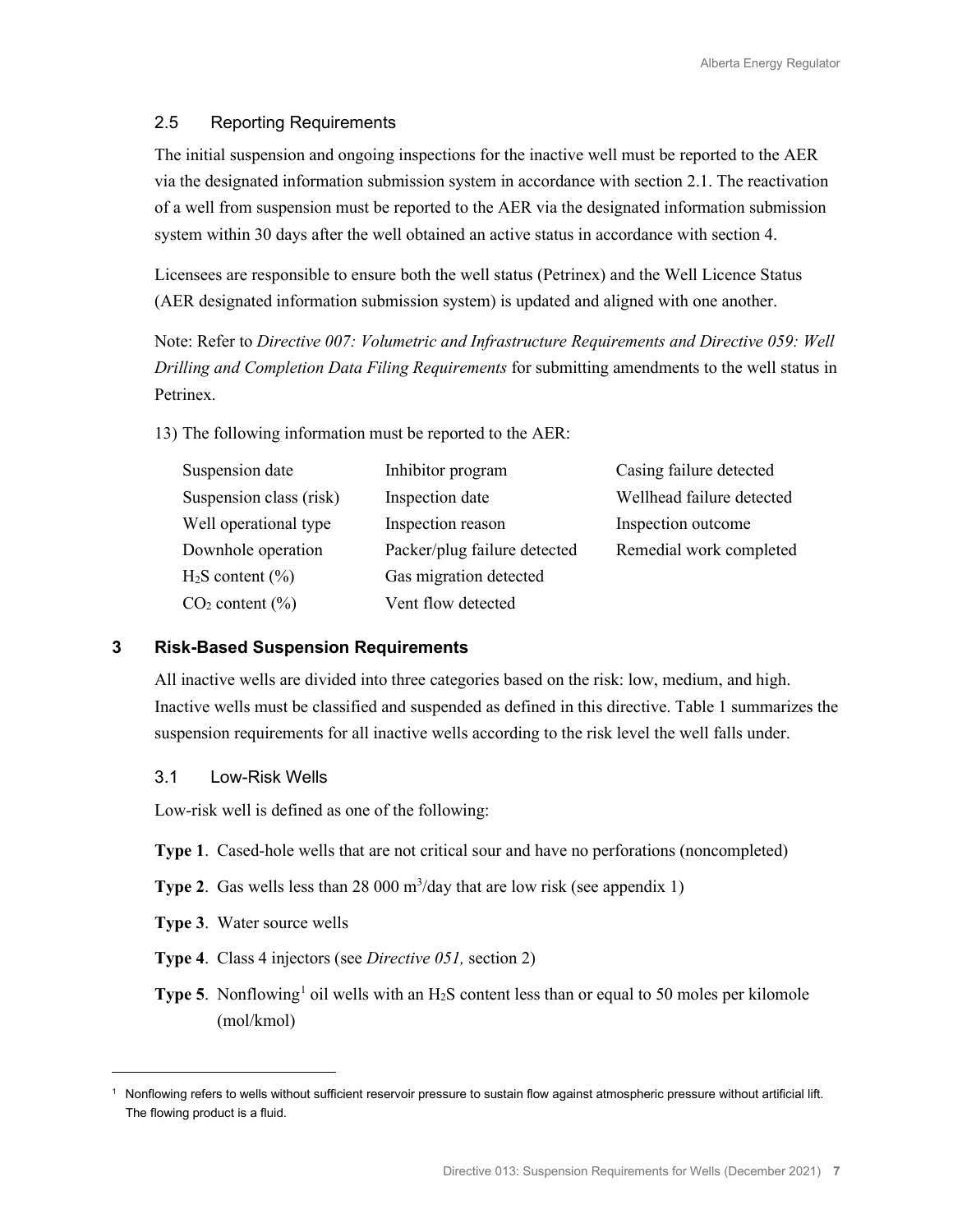# 3.1.1 Initial Suspension Requirements

#### **Initial Suspension**

There are no downhole requirements for low-risk wells, as the wells do not pose a significant risk while suspended.

14) The licensee must measure and record the shut-in tubing pressure (if tubing is present) and shut-in casing pressure.

# **Wellbore Fluid**

- 15) Filling the wellbore with fluid is not required; however, if fluid *is* to be placed in the wellbore for suspension purposes,
	- a) the fluid must be nonsaline water or an inhibited (noncorrosive) fluid, and
	- b) the top two metres of the wellbore must be filled with a nonfreezing fluid.

## **Wellhead**

Completed wells must have a standard wellhead installed as outlined in *OGCR* sections 6.100(3), 6.130(1)(2), 7.050(3), and 7.060(8).

16) Wells that have no perforations (noncompleted) must have either a wellhead or a welded steel plate equipped with a test port on the production casing stub, or equivalent.

# 3.1.2 Ongoing Inspection Requirements

The wellhead must be maintained and tested in accordance with section 2.3.

- 17) For the low-risk well under type 1, type 2, type 3, and type 4, the licensee must measure and record the shut-in casing pressure and shut-in tubing pressure (if tubing is present) every five years.
- 18) For the low-risk wells under type 5, the licensee must measure and record the shut-in casing pressure and shut-in tubing pressure (if tubing is present) every year.

Licensees must notify the AER of any well integrity issues (i.e., surface casing vent flows, gas migration, wellhead seal leaks, casing failures, and packer failures, etc.) and repair them in accordance with *Directive 087*.

## 3.2 Medium-Risk Wells

Medium-risk well is defined as one of the following:

**Type 1**. Gas wells that are medium risk (see the appendix 1)

**Type 2.** Nonflowing oil wells with an H<sub>2</sub>S content more than 50 mol/kmol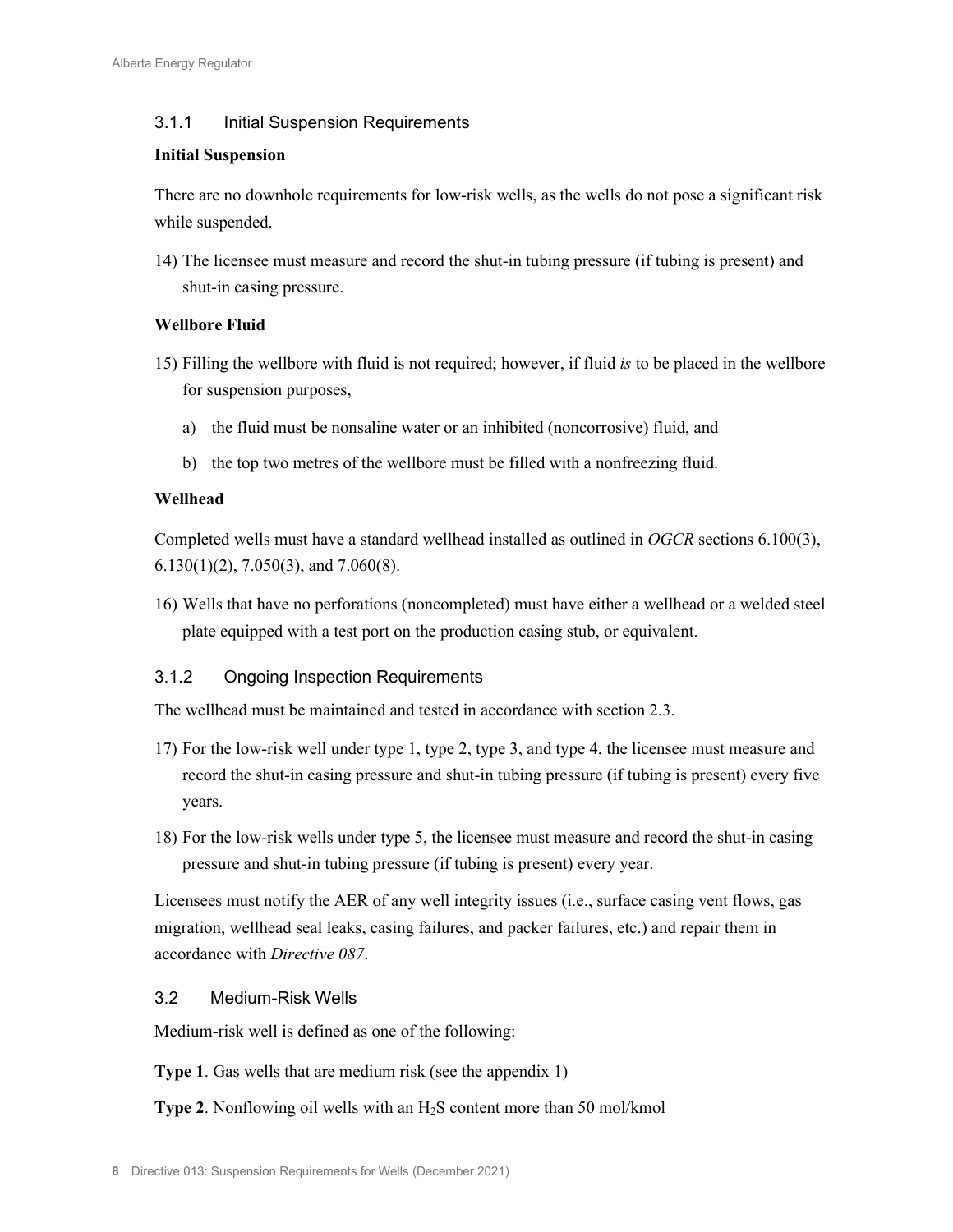**Type 3**. Flowing oil wells

**Type 4**. Class 2 & 3 injection, carbon dioxide (CO<sub>2</sub>) injection/disposal wells (see *Directive 051*, section 2)

**Type 5**. Class 1B waste disposal wells (see *Directive 051*, section 2)

**Type 6**. Low-risk wells inactive for more than 10 years

**All inactive cavern wells**. The licensee must submit a nonroutine application to

[WellOperations@aer.ca](mailto:welloperations@aer.ca) for the suspension of the well and the cavern in accordance with section 2.1 of this directive.

## 3.2.1 Initial Suspension Requirements

#### **Initial Suspension**

It is recommended that licensees refer to *Directive 020* when determining the bridge plug type and setting depths. Not all suspension methods (for example, retrievable bridge plugs, packers with a tubing plug) are acceptable abandonment methods.

19) For medium-risk wells, the licensee must do one of the following:

- Option  $1 \text{set a packer and a tubing plug as close as possible to the packer setting element.}$ The casing and tubing must be pressure tested to a stabilized pressure of 7000 kPa for 10 minutes.
- Option  $2$  set a bridge plug above the uppermost completed interval. The casing must be pressure tested to a stabilized pressure of 7000 kPa for 10 minutes.
- 20) For medium-risk type 6 wells only, licensees who are conducting eligible closure work to meet the mandatory closure spend target as outlined in *Directive 088* may alternatively use option 3.
	- Option 3 submit a *confirmed* area-based closure (ABC) project and supporting map on the designated information submission system and measure and record the shut-in casing pressure and shut-in tubing pressure (if tubing is present).

#### **Wellbore Fluid**

For medium-risk type 1, 2, 3, 4, and 5 wells:

21) The licensee must fill the wellbore with nonsaline water or an inhibited (noncorrosive) fluid, and the top two metres of the wellbore must be filled with a nonfreezing fluid.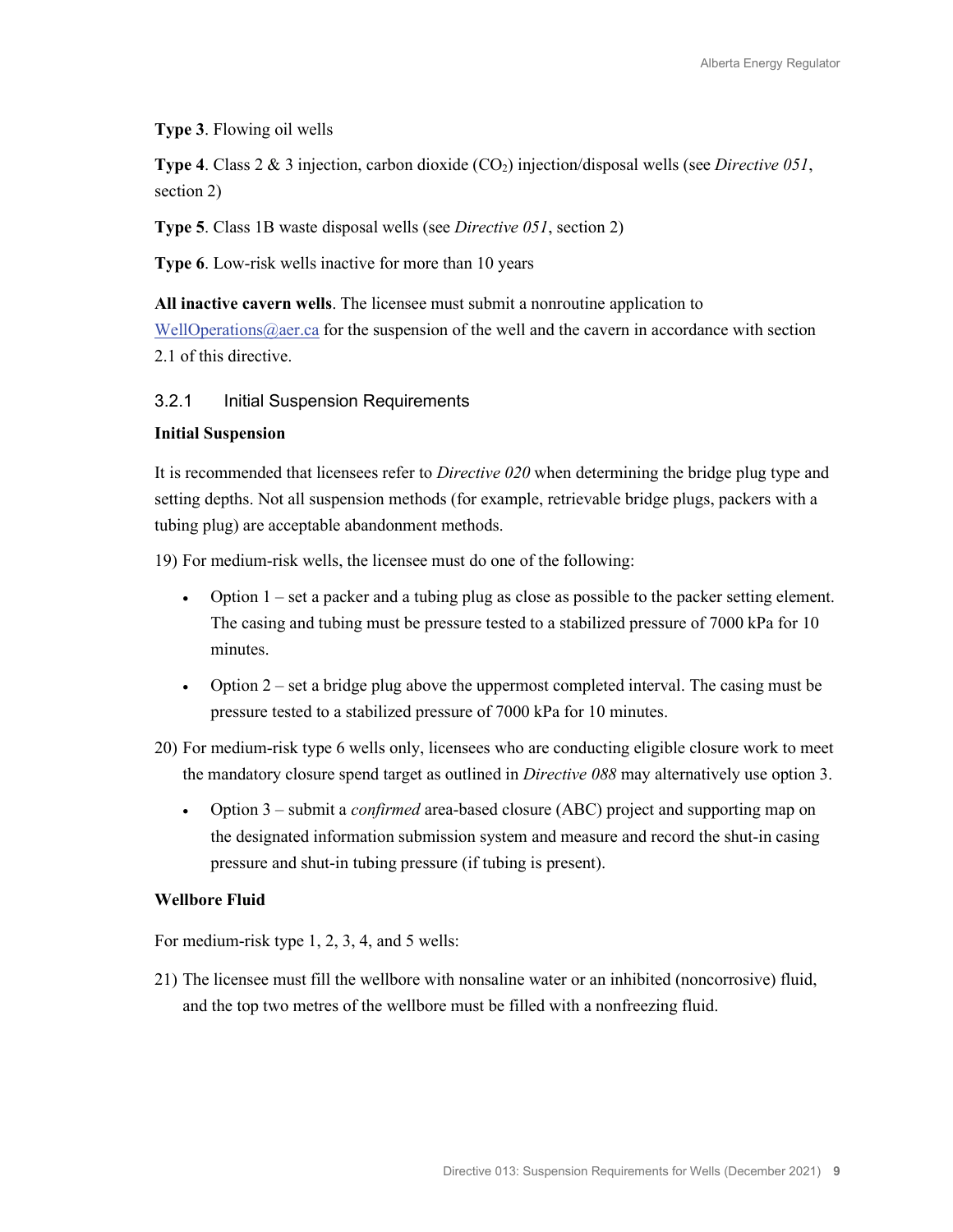For medium-risk type 6 wells:

22) If option 1 or option 2 is used to suspend the well, then the licensee must fill the well with nonsaline water or an inhibited (noncorrosive) fluid. The top two metres must be filled with a nonfreezing fluid.

If option 3 is used to suspend the well, filling the wellbore with fluid is not required; however, if fluid *is* to be placed in the wellbore for suspension purposes, it must be nonsaline water or an inhibited (noncorrosive) fluid, and the top two metres of the wellbore must be filled with a nonfreezing fluid.

# **Wellhead**

The licensee must ensure that a standard wellhead is installed as outlined in *OGCR* sections 6.100(3), 6.130(1)(2), 7.050(3), and 7.060(8).

23) For medium-risk type 6 wells that were previously classified as low-risk type 1, licensees must ensure that the well is equipped with either a wellhead or a welded steel plate equipped with a test port on the production casing stub, or equivalent.

# 3.2.2 Ongoing Inspection Requirements

24) For medium-risk wells, the licensee must do either option 1 or option 2:

- Option 1 The casing and tubing each must be pressure tested to a stabilized pressure of 7000 kPa for 10 minutes every three years.
- Option  $2 -$  The casing must be pressure tested to a stabilized pressure of 7000 kPa for 10 minutes every five years.
- 25) For medium-risk type 6 wells only, licensees who are conducting eligible closure work to meet the mandatory closure spend target as outlined in *Directive 088* may alternatively use option 3.
	- Option  $3$  The licensee must do all of the following:
		- Submit a *confirmed* area-based closure (ABC) project and supporting map on the designated information submission system every year.
		- − Measure and record the shut-in casing pressure and shut-in tubing pressure (if tubing is present) every year. The AER must be notified if any pressure anomalies are noted during the annual testing.
		- − Perform the wellhead inspection requirements in accordance with section 2.3 either
			- every year for wells previously classified as low-risk type 5 or
			- every five years for other low-risk well types.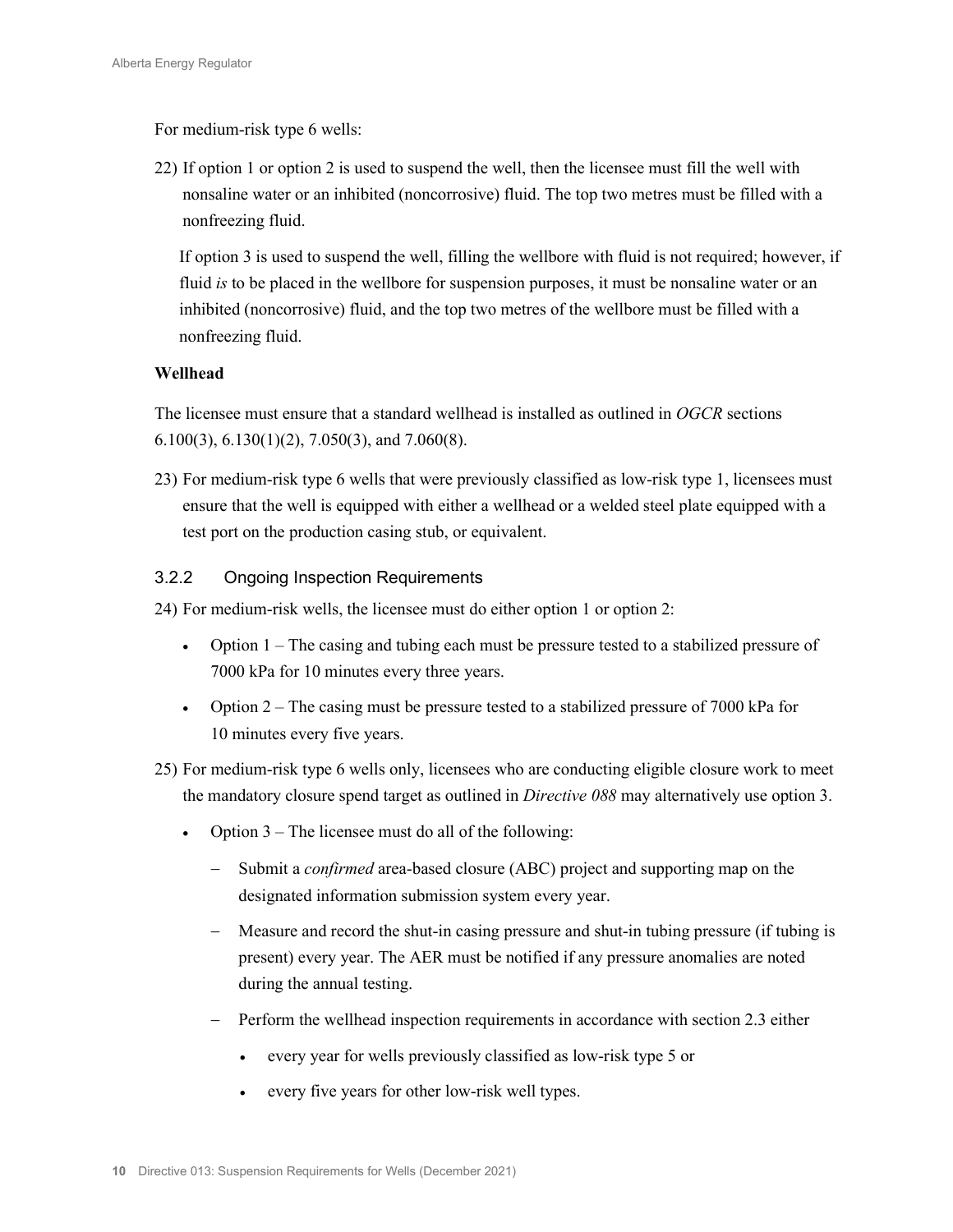A confirmed ABC project is one submitted by licensees through the designated information submission system that identifies areas where work is intended to start within the current or upcoming year. More information can be found in *[Manual 023: Licensee Life-Cycle Management](https://www.aer.ca/regulating-development/rules-and-directives/manuals)*.

Licensees must notify the AER of any well integrity issues (i.e., surface casing vent flows, gas migration, wellhead seal leaks, casing failures, and packer failures, etc.) and repair them in accordance with *Directive 087*.

## 3.3 High-Risk Wells

High-risk well is defined as one of the following:

**Type 1**. Critical sour wells, perforated or not.

**Type 2**. Acid gas wells.

**Type 3**. Class 1A waste disposal wells (see *Directive 051*, section 2).

#### 3.3.1 Initial Suspension Requirements

#### **Initial Suspension**

26) For all high-risk wells, the licensee must complete the following:

- Option 1 set a packer and a tubing plug as close as possible to the packer setting element. The casing and tubing must be pressure tested to a stabilized pressure of 7000 kPa for 10 minutes.
- Option 2 set a permanent bridge plug above the uppermost completed interval and cap it with eight linear metres of cement. The casing must be pressure tested to a stabilized pressure of 7000 kPa for 10 minutes.

It is recommended that licensees refer to *Directive 020* when determining the setting depths and downhole plug type. Not all suspension methods (for example, packers with a tubing plug) are acceptable abandonment methods.

#### **Wellbore Fluid**

27) The licensee must fill the wellbore with nonsaline water or an inhibited (noncorrosive) fluid, and the top two metres of the wellbore must be filled with a nonfreezing fluid.

#### **Wellhead**

The licensee must ensure that a standard wellhead is installed as outlined in *OGCR* sections  $6.100(3)$ ,  $6.130(1)(2)$ ,  $7.050(3)$ , and  $7.060(8)$ .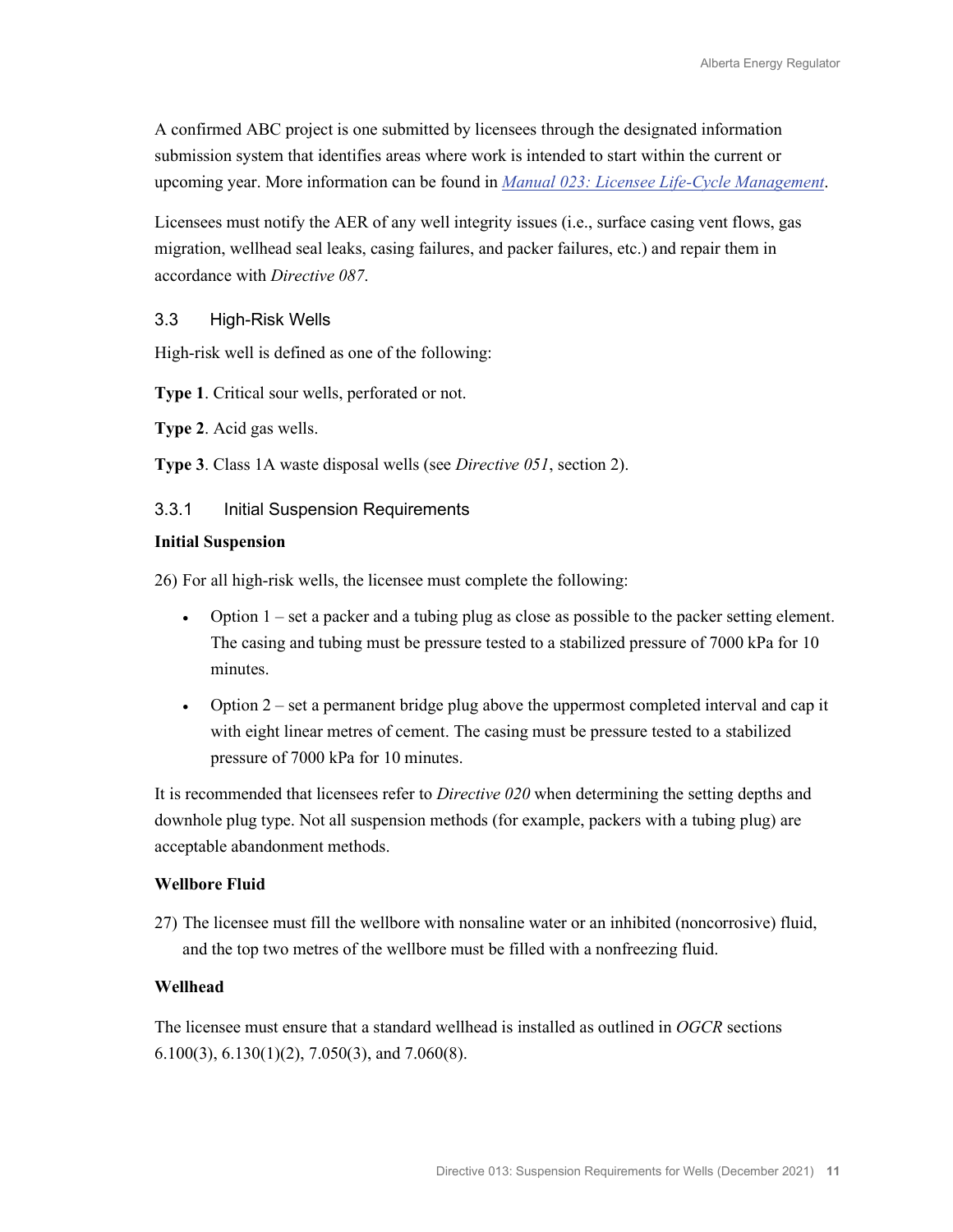# 3.3.2 Ongoing Inspection Requirements

The wellhead must be maintained and tested in accordance with section 2.3.

- 28) For option 1, the licensee must complete the following every year:
	- a) The casing must be pressure tested to a stabilized pressure of 7000 kPa for 10 minutes.
	- b) The tubing must be pressure tested to a stabilized pressure of 7000 kPa for 10 minutes.
- 29) For option 2, the licensee must pressure test the casing to a stabilized pressure of 7000 kPa for 10 minutes every five years.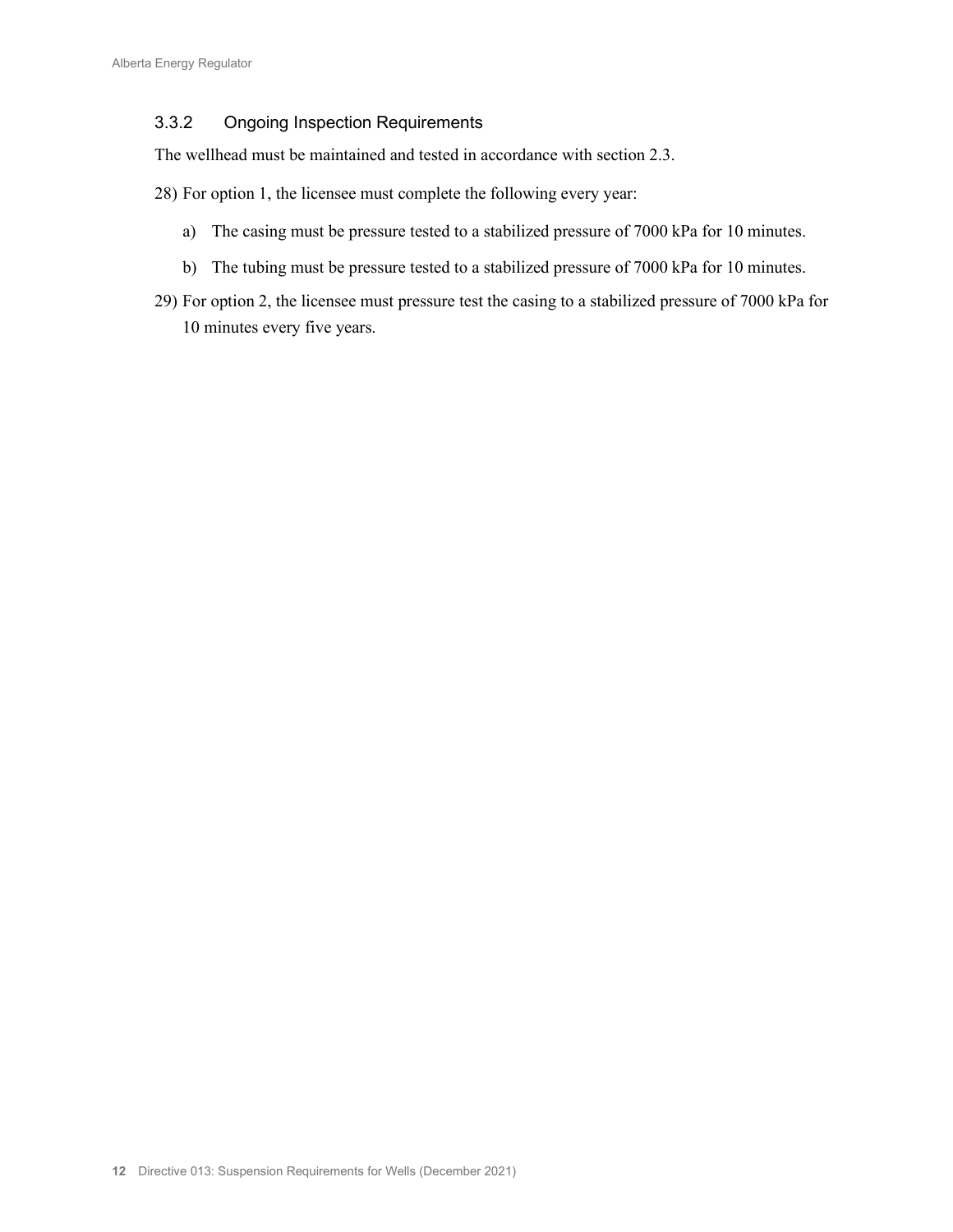#### **Table 1. Suspension requirements for all inactive wells**

|                                                                         | Low-risk well                                                                                                                                                                                                                                                                                                                                                                                     | Medium-risk well                                                                                                                                                                                                                                                                                                                                                                                                                                                                     | High-risk well                                                                                                                                               |
|-------------------------------------------------------------------------|---------------------------------------------------------------------------------------------------------------------------------------------------------------------------------------------------------------------------------------------------------------------------------------------------------------------------------------------------------------------------------------------------|--------------------------------------------------------------------------------------------------------------------------------------------------------------------------------------------------------------------------------------------------------------------------------------------------------------------------------------------------------------------------------------------------------------------------------------------------------------------------------------|--------------------------------------------------------------------------------------------------------------------------------------------------------------|
| <b>Well types</b>                                                       | Type 1. Cased-hole wells that are not critical<br>sour - no perforations.<br>Type 2. Gas wells < 28 000 $m^3$ /day <sup>1</sup> that are low<br>risk (see the appendix).<br>Type 3. Water source wells.<br>Type 4. Class 4 injectors (see Directive 051, <sup>2</sup><br>section 2).<br>Type 5. Nonflowing <sup>3</sup> oil wells with an $H_2S$<br>content ≤ 50 moles per kilomole (mol/kmol).   | Type 1. Gas wells that are medium risk (see the appendix)<br>Type 2. Nonflowing <sup>3</sup> oil wells > 50 mol/kmol $H_2S$ .<br>Type 3. Flowing oil wells.<br>Type 4. Class 2 & 3 injection, carbon dioxide (CO <sub>2</sub> ) injection/disposal wells (see Directive<br>051, section 2).<br>Type 5. Class 1B waste disposal wells (see Directive 051, section 2)<br>Type 6. Low-risk wells inactive longer than 10 years.                                                         | Type 1. Critical sour wells,<br>perforated or not.<br>Type 2. Acid gas wells.<br>Type 3. Class 1A waste disposal<br>wells (see Directive 051,<br>section 2). |
| <b>Downhole</b><br>requirements                                         | There are no downhole requirements.                                                                                                                                                                                                                                                                                                                                                               | <b>Option 1. Packer and a tubing plug.</b><br><b>Option 2. Bridge plug.</b><br>Option 3. No downhole plug requirements (applicable only to type 6 wells and only for<br>licensees who are conducting eligible closure work to meet the mandatory closure spend<br>target as outlined in Directive 088).                                                                                                                                                                              | <b>Option 1. Packer and a tubing</b><br>plug.<br>Option 2. Permanent bridge plug<br>capped with 8 linear metres of<br>class "G" cement.                      |
| <b>Initial</b><br>suspension &<br>Ongoing<br>Inspection<br>requirements | Types 1, 2, 3, 4, 5. Read and record shut-in<br>tubing pressure and shut-in casing pressure.                                                                                                                                                                                                                                                                                                      | <b>Option 1.</b> Pressure test casing and tubing to 7 MPa for 10 minutes.<br>Option 2. Pressure test casing to 7 MPa for 10 minutes.<br>Option 3. Read and record shut-in tubing pressure (if tubing is present) and shut-in<br>casing pressure (applicable only to type 6 wells and only for licensees who are<br>conducting eligible closure work to meet the mandatory closure spend target as outlined<br>in Directive 088).                                                     | <b>Option 1. Pressure test casing</b><br>and tubing to 7 MPa for 10<br>minutes.<br><b>Option 2. Pressure test casing to</b><br>7 MPa for 10 minutes.         |
| Inspection<br>frequency                                                 | <b>Types 1, 2, 3, 4 – 5 years.</b><br><b>Type 5</b> $-$ 1 year.                                                                                                                                                                                                                                                                                                                                   | Option $1 - 3$ years.<br><b>Option 2</b> – 5 years.<br>Option 3 – Read and record shut in tubing pressure (if tubing is present) and shut in<br>casing pressure every year (applicable to only type 6 wells and only for licensees who are<br>conducting eligible closure work to meet the mandatory closure spend target as outlined<br>in Directive 088).                                                                                                                          | Option $1 - 1$ year.<br><b>Option 2</b> $-$ 5 years.                                                                                                         |
| <b>Wellbore fluid</b>                                                   | None                                                                                                                                                                                                                                                                                                                                                                                              | Wellbore fluid is to be nonsaline water or a noncorrosive (inhibited) fluid, with a nonfreezing fluid in the top 2 m.<br>For medium-risk type 6 wells only, being suspended using option 3<br>Filling the wellbore with fluid is not required; however, if fluid is to be placed in the wellbore for suspension purposes, it must be<br>nonsaline water or an inhibited (noncorrosive) fluid, and the top two metres (m) of the wellbore must be filled with a nonfreezing<br>fluid. |                                                                                                                                                              |
| Wellheads                                                               | Unperforated (noncompleted) wells may use a<br>welded steel plate atop the production casing<br>stub. The plate must provide access to the<br>wellbore for pressure measurement.<br>Perforated wells are to have standard wellheads.                                                                                                                                                              | Standard wellheads as outlined in the OGCR, sections 6.100(3), 6.130(1)(2), 7.050(3), and 7.060(8).<br>For medium-risk type 6 wells only that were previously low-risk type 1<br>Unperforated (noncompleted) wells may use a welded steel plate atop the production casing stub. The plate must provide<br>access to the wellbore for pressure measurement.                                                                                                                          |                                                                                                                                                              |
| <b>Reporting</b>                                                        | days after attaining active status.                                                                                                                                                                                                                                                                                                                                                               | For initial suspension: within 12 months from the "Directive 013 Inactive Status Date" and after the completion of initial suspension.<br>For ongoing inspections: by the end of the calendar year in which the inspection due date is calculated and after the completion of the inspection. For the reactivation: within 30                                                                                                                                                        |                                                                                                                                                              |
| Wellhead<br>maintenance                                                 | functionality.                                                                                                                                                                                                                                                                                                                                                                                    | There shall be no wellhead leaks. Regular wellheads require servicing and pressure testing of sealing elements at time of suspension and at each subsequent inspection. All outlets<br>except surface casing vents are to be bull plugged or blind flanged with needle valves. Valves must be functional (open/close). Grease and service as required to maintain                                                                                                                    |                                                                                                                                                              |
| <b>Security</b>                                                         | All wellheads are to be conspicuously marked or fenced such that they are visible in all seasons with well identification sign in plain view. In agricultural areas, farming operations<br>must be restricted to safe distances from the wellhead. Pumpjacks must be left in a secure condition. Valve handles must be chained and locked, or as an alternative, valve handles<br>may be removed. |                                                                                                                                                                                                                                                                                                                                                                                                                                                                                      |                                                                                                                                                              |
| Surface casing<br>vent flows                                            | Systems must be open and comply with the OGCR, sections 6.100(1), (2), and (3).<br>Vent flows, if detected, are to be handled as described in Directive 087: Well Integrity Management.                                                                                                                                                                                                           |                                                                                                                                                                                                                                                                                                                                                                                                                                                                                      |                                                                                                                                                              |

<sup>1</sup> This flow rate is the stabilized wellhead absolute open flow.

<sup>2</sup>*Directive 051: Injection and Disposal Wells – Well Classifications, Completions, Logging, and Testing Requirements*.

<sup>3</sup> Nonflowing refers to wells without sufficient reservoir pressure to sustain flow against atmospheric pressure without artificial lift. The flowing product is a fluid.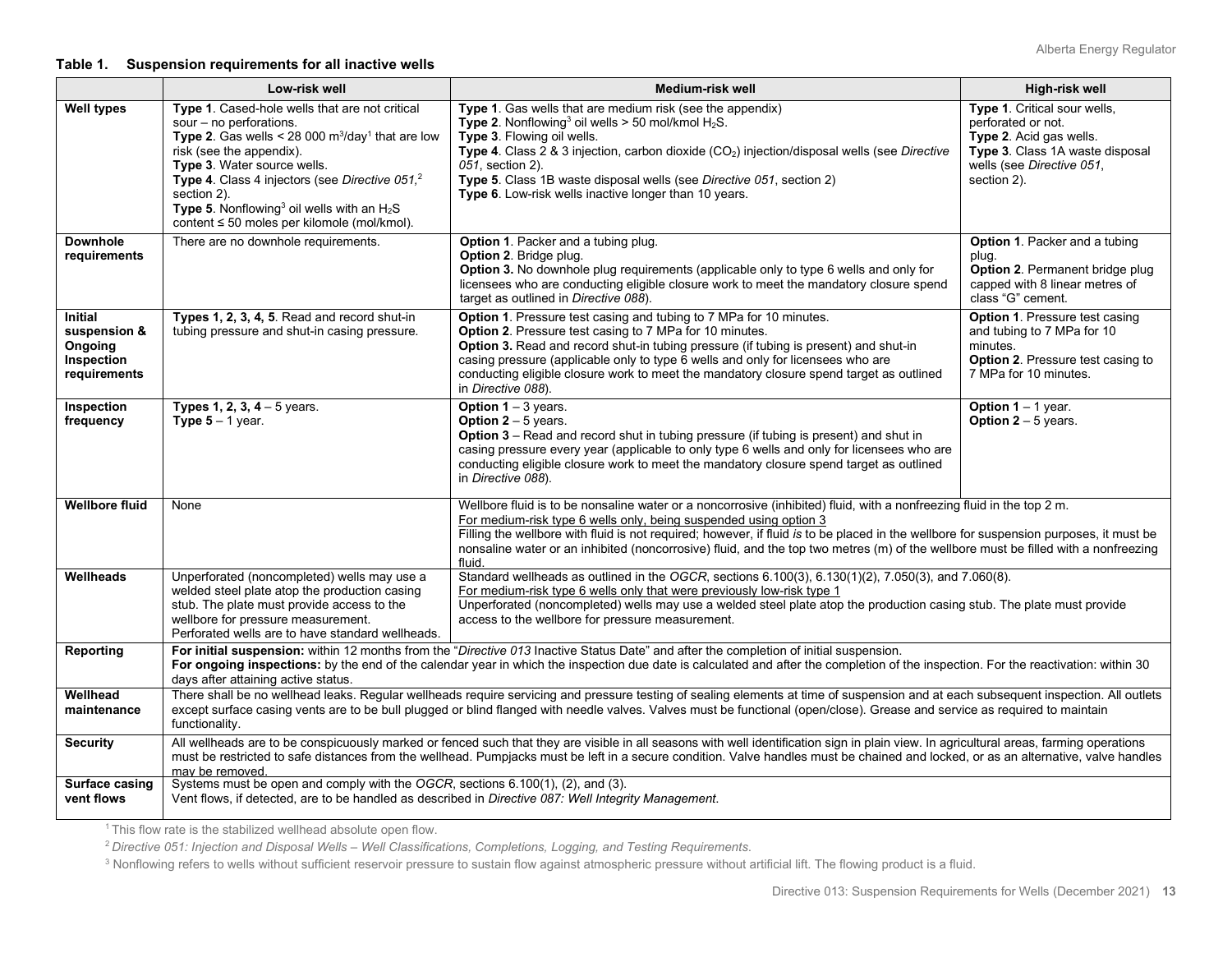# **4 Reactivating Suspended Wells**

30) The licensee must complete all the following procedures (as applicable) to reactivate a suspended well.

## **All Wells**

- Inspect, service, and pressure test the wellhead.
- Inspect and service control systems and lease facilities.
- Report reactivation of well on the designated information submission system within 30 days after it attained an active status and retain records.

## **Medium-Risk Type 1, 2, 3, 4, and 5 and High-Risk Wells**

- Pressure test the casing to 7 MPa for 10 minutes. If this test fails, then the problem must be investigated and repaired.
- If tubing is present, pressure test the tubing to 7 MPa for 10 minutes. If this test fails, then the problem must be investigated and repaired.

Pressure test results are valid for 12 months. Pressure testing casing and tubing for the reactivation of a well is not required if the initial well suspension was completed less than 12 months before reactivation.

A well attains active status after it reports volumetric activity for at least one hour per month for three consecutive months. A well that cannot meet this requirement retains an inactive status.

Flaring or venting is not considered to be a volumetric activity.

## **5 Long-Term Suspension Requirements**

31) All low-risk wells must meet suspension requirements for medium-risk wells after being inactive for 10 consecutive years after the first year of inactivity.

The following examples demonstrate the timing of the long-term suspension requirements.

**Example:** A never-perforated low-risk well (type 1) that was drilled in August 2005.

On August 31, 2006, the well will become inactive and the licensee will have 12 months to suspend the well in accordance with the low-risk well requirements of this directive and report it to the AER on the designated information submission system. Thus, the compliance deadline date for the lowrisk initial suspension is August 31, 2007.

On August 31, 2016, if the well is still inactive, the licensee will have 12 months to suspend this well in accordance with the medium-risk well requirements of this directive. This means all the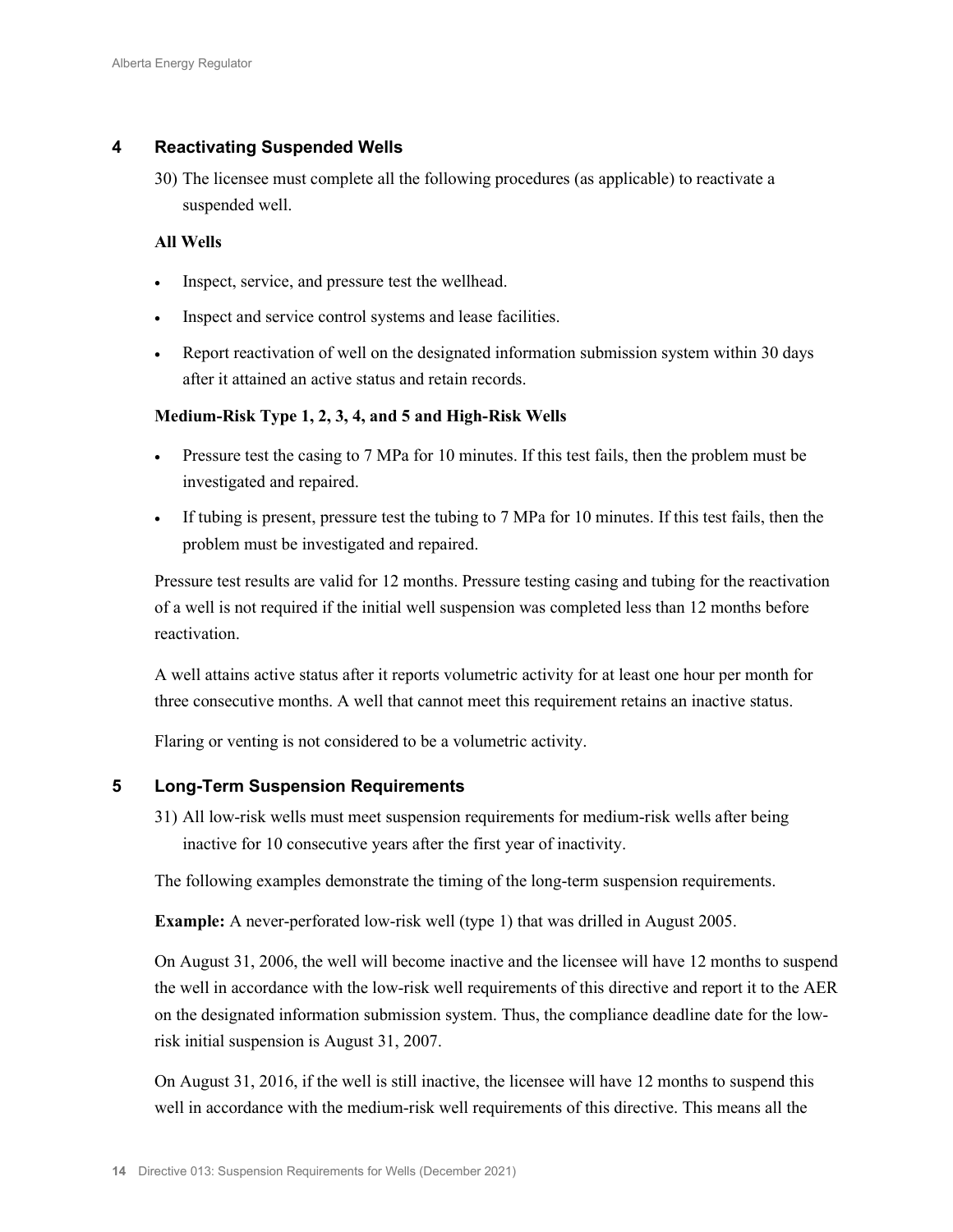required work must be completed and reported on the designated information submission system by August 31, 2017.

#### **6 Audit and Enforcement Process**

The initial compliance assessment is conducted by the AER and the results are compiled on the inactive well licence list available on the designated information submission system. "*Directive 013* Compliance Status" and "Noncompliance Details" provided in the inactive well licence list are automatically calculated based on the information reported on the designated information submission system under Well Licence Suspension Report and based on historical volumetric activity reported on Petrinex.

The licensee is expected to submit true and accurate information in reports submitted through the designated information submission system. It is also expected that the licensee has read and understood all *Directive 013* requirements. Failure to submit true and accurate information or to comply with *Directive 013* requirements may result in subsequent enforcement by the AER.

32) The licensee must keep all documentation related to suspension operations (field reports, test results, suspension details, inspection records, pictures, etc.) for suspended wells until the well abandonment is completed in accordance with *Directive 020*.

The AER will conduct audits or field inspections, or both, to verify the licensee's compliance with *Directive 013*.

33) Upon written notification that a well has been selected for audit, the licensee must submit the required information within 20 calendar days.

Information on compliance and enforcement can be found on the AER website. Under the AER's compliance assurance program, self-disclosures or extensions pertaining to *Directive 013* requirements will not be accepted.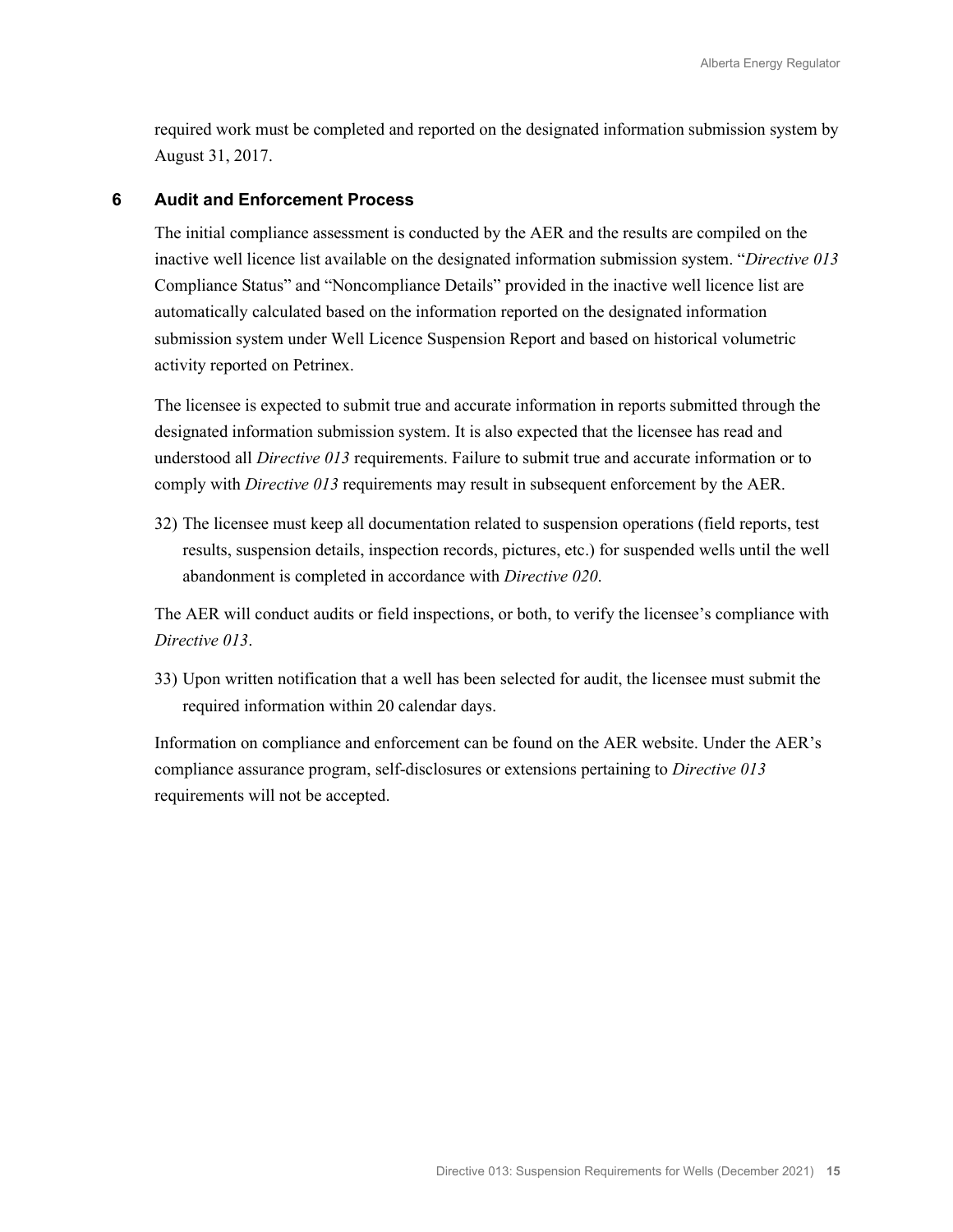# **Appendix 1 Classifying Suspended Gas Wells**

In order to classify the risk of gas wells containing  $H_2S$  for well suspension purposes, an equation determining distances to predicted concentrations is used.

The following equation for low H<sub>2</sub>S release rates  $(0.01 \text{ m}^3/\text{s} < Q$  [flow rate]  $< 0.3 \text{ m}^3/\text{s}$  of H<sub>2</sub>S) gives the distance to in kilometres (km) to an ambient concentration of 100 parts per million (ppm):

Distance to 100 ppm =  $2.0 (Q)^{0.58}$ 

A similar equation to the above with a slightly different constant (1.9145) and exponent (0.5765) can be derived assuming an exposure to 100 ppm of H2S from a ground-based release with no plume rise and with a wind speed of 2 m/s using the U.S. Environmental Protection Agency rural plume dispersion parameters (one hour average) for very stable F-class (from the Pasquill-Gifford stability classification) stability conditions. These are typically considered to be the worst-case dispersion conditions.

The equation can be modified to predict the distance for other values of  $H_2S$ . If the occupational exposure limit of 10 ppm for an eight-hour working day is applied to the same averaging time, the equation becomes:

Distance to 10 ppm = 2.0 
$$
\cdot \left(\frac{100}{10}\right)^{0.58} \cdot (Q)^{0.58} = 7.6 \cdot (Q)^{0.58}
$$

Figure 1 shows acceptable combinations of total flow rate and H2S concentration for a release to disperse to 10 ppm at the 50 m lease edge. For example, a well with a 28 000 m<sup>3</sup>/day ( $\sim$ 1 million standard cubic feet of gas per day) potential (stabilized wellhead absolute open flow [AOF]) release rate containing 533 ppm  $H_2S$  will result in an  $H_2S$  concentration of 10 ppm at 50 m from the wellhead, the edge of a typical lease.

The AER defines a low-risk well as a combination of flow rate and  $H_2S$  concentration, with a maximum flow rate less than 28 000 m<sup>3</sup>/day (stabilized wellhead AOF). The 28 000 m<sup>3</sup>/day is considered to be surface killable derived from fluid momentum theory. Medium-risk wells have combinations of flow rate and H2S concentrations above and to the right of the vertical line.

If from a given AOF and H2S content, the conditions for the well fall below the line into the lowrisk zone, the well will be considered to be low risk. If the well falls above this line, it will be considered medium risk, unless the well is considered critical sour.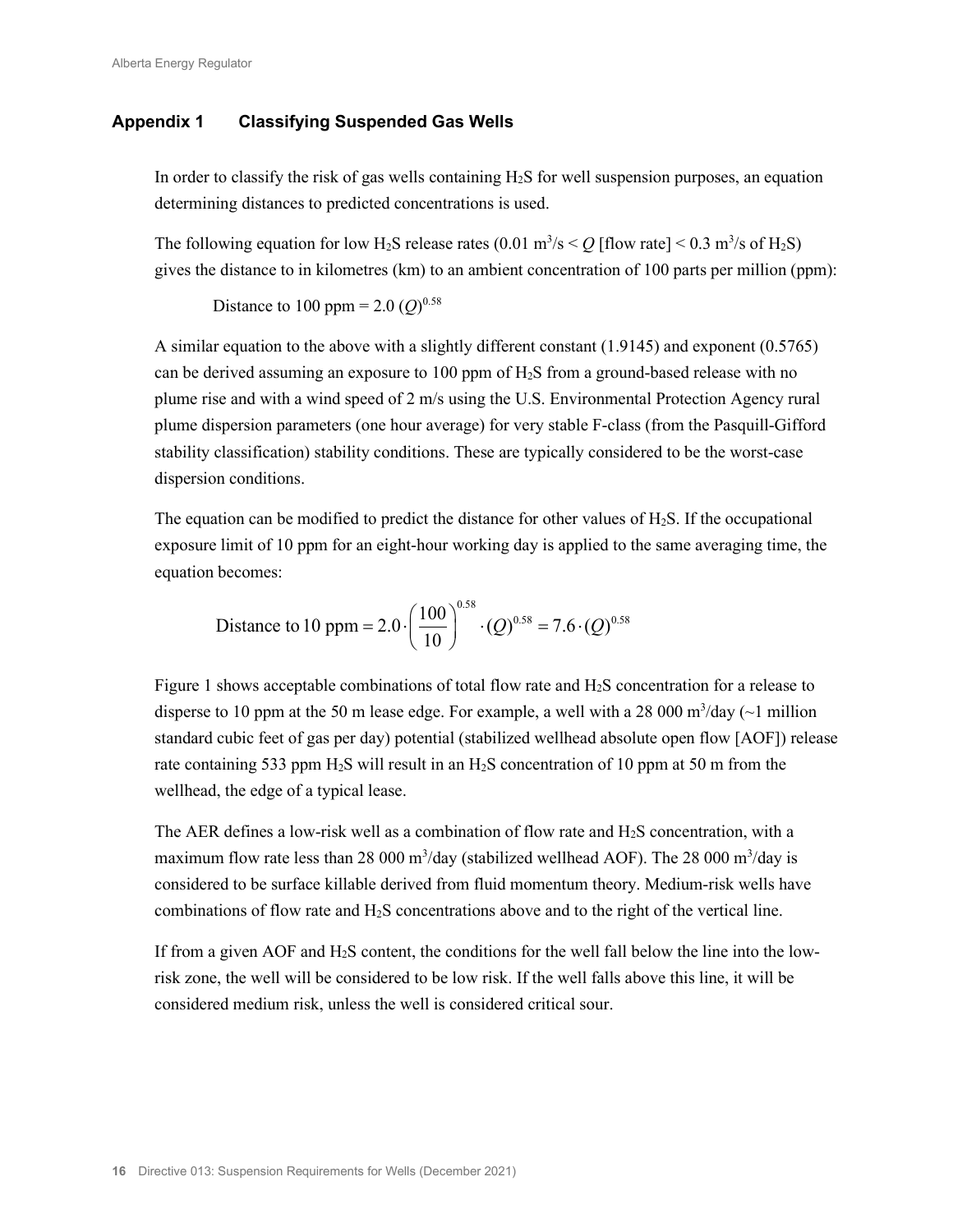To determine whether a gas well falls into the low-risk category, use the following equation, which is derived from the above-mentioned conditions:

$$
\frac{15\ 000}{\text{H}_2\text{S(ppm)}} = \text{Allowable flow rate} (10^3 \text{ m}^3\text{/day})
$$

The maximum flow rate for any concentration of  $H_2S$  remains at 28 000 m<sup>3</sup>/day (stabilized wellhead AOF).

The following examples demonstrate how to calculate an allowable flow rate for a given H2S concentration. This result is then used to classify the wells as low or medium risk.

**Example 1:** A gas well has a flow rate of 26 000 m<sup>3</sup>/day (stabilized wellhead AOF) at 352 ppm  $H_2S$ .

The allowable flow rate at that concentration is

Allowable flow rate = 
$$
\frac{15\ 000}{352\ \text{ppm}} = 42.614\ 10^3\ \text{m}^3\text{/day} = 42\ 614\ \text{m}^3\text{/day}
$$

The actual flow rate of 26 000 m<sup>3</sup>/day is less than the allowable flow rate of 42 614 m<sup>3</sup>/day, making this well low risk.

**Example 2:** A gas well has a flow rate of 5230 m<sup>3</sup>/day (stabilized wellhead AOF) at 4000 ppm  $H_2S$ .

The allowable flow rate at that concentration is

Allowable flow rate = 
$$
\frac{15\ 000}{4000\ \text{ppm}} = 3.750\ 10^3\ \text{m}^3\text{/day} = 3750\ \text{m}^3\text{/day}
$$

The actual flow rate of 5230 m<sup>3</sup>/day is greater than the allowable flow rate of 3750 m<sup>3</sup>/day, making this well medium risk.

**Example 3:** A gas well has a flow rate of 32 000  $m^3$ /day (stabilized wellhead AOF) at 0 ppm  $H_2S$ .

The allowable flow rate at that concentration is irrelevant; the actual flow is greater than 28 000 m3 /day, making this well medium risk.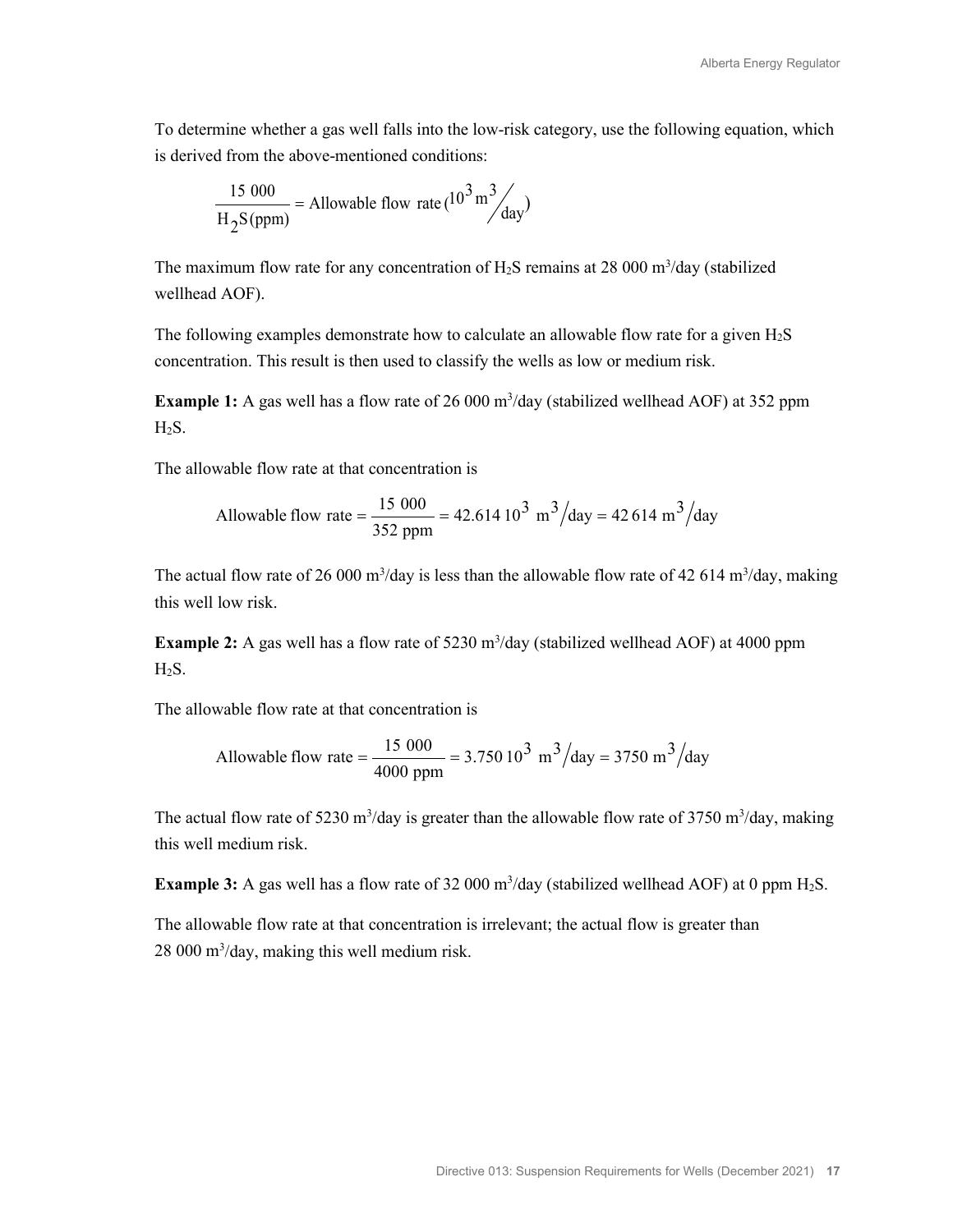

**Figure 1. Source flow rate and H2S for 50 m distance to 10 ppm H2S**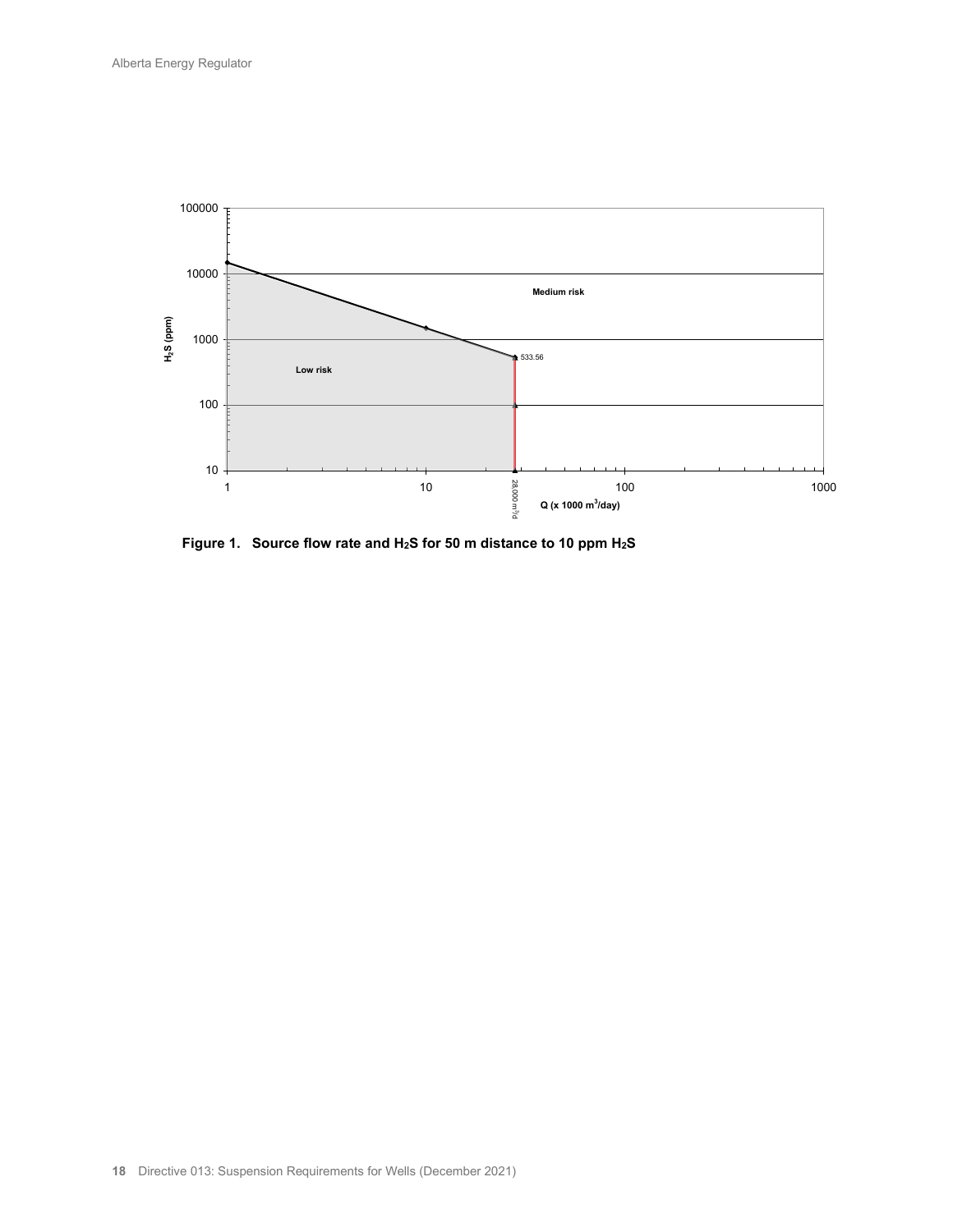# **Appendix 2 Definitions**

| abandoned well      | A well that has been downhole abandoned, surface abandoned and the well<br>licence status is "abandoned."                                                                          |
|---------------------|------------------------------------------------------------------------------------------------------------------------------------------------------------------------------------|
| absolute open flow  | The stabilized wellhead absolute open-flow rate.                                                                                                                                   |
| cased-hole well     | A well that has production casing or any combination of surface casing,<br>intermediate casing, production casing, and/or liner.                                                   |
| compliance          | An inactive well is considered to be compliant with Directive 013 if it meets the<br>following requirements:                                                                       |
|                     | downhole (if applicable)<br>surface<br>ongoing inspections<br>reporting on the designated information submission system                                                            |
| completed well      | A well that has been perforated, has a liner installed with openings for production<br>or injection, or has an open-hole section.                                                  |
| critical sour well  | A well licensed as a critical well under Directive 056: Energy Development<br>Applications and Schedules.                                                                          |
| inactive well       | An inactive well is defined as follows:                                                                                                                                            |
|                     | Critical sour wells (perforated or not) that have not reported any type of<br>$\bullet$<br>volumetric activity (production, injection, or disposal) for six consecutive<br>months. |
|                     | All other wells that have not reported any type of volumetric activity<br>$\bullet$<br>(production, injection, or disposal) for 12 consecutive months.                             |
| licensee            | The holder of a facility, pipeline, or well licence according to the records of the<br>AER; includes the trustee or receiver-manager of a licensee's property.                     |
| noncompleted well   | A well that has not been perforated, has no liner installed with openings for<br>production or injection, or has no open-hole section.                                             |
| nonflowing oil well | A well without sufficient reservoir pressure to sustain flow against atmospheric<br>pressure without artificial lift. The flowing product is a fluid.                              |
| nonsaline water     | Water that has total dissolved solids less than or equal to 4000 milligrams per<br>litre.                                                                                          |